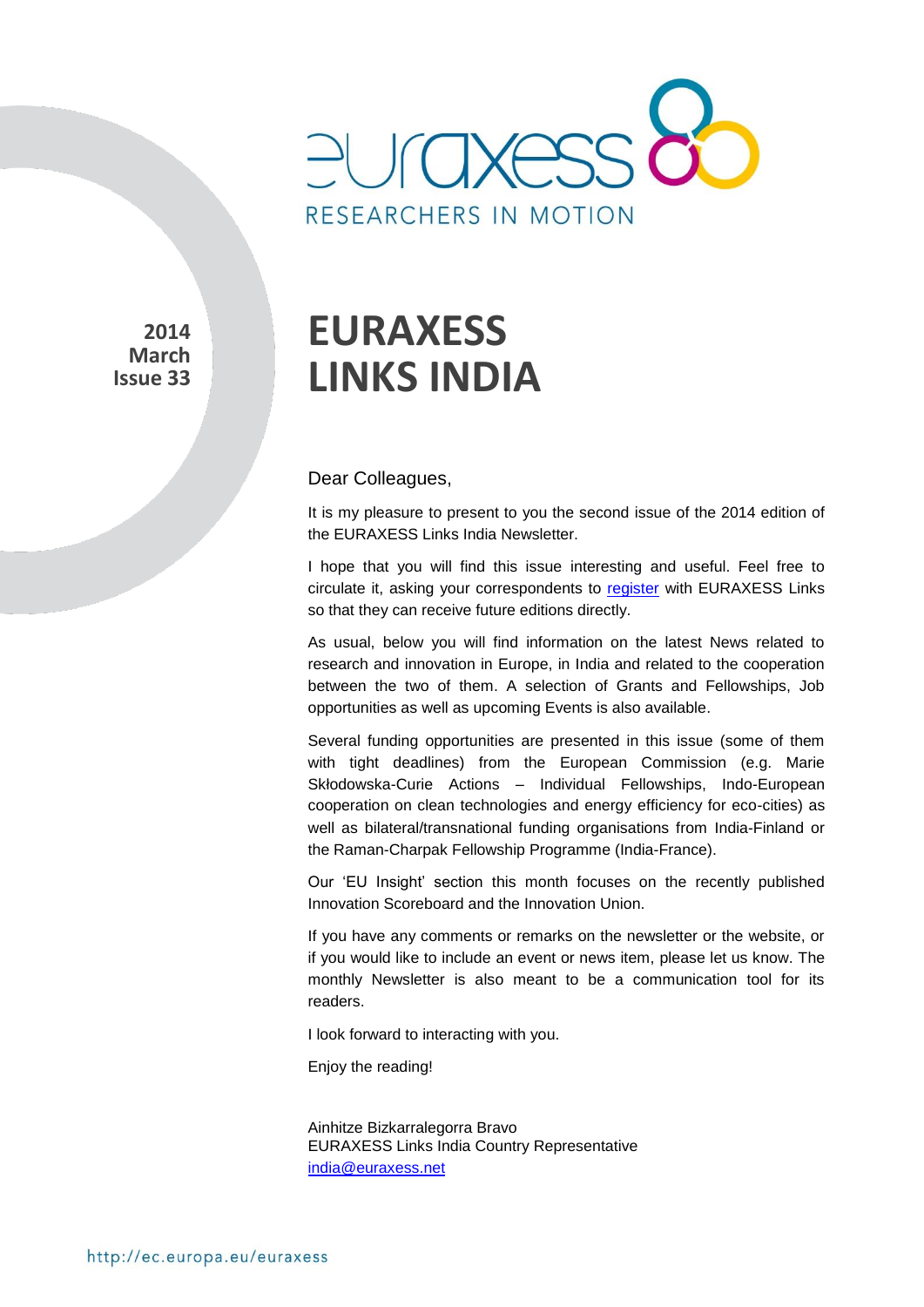## **Contents**

| 1 |       | EU Insight - The Innovation Scoreboard 2014 and the                                                                              |  |  |  |
|---|-------|----------------------------------------------------------------------------------------------------------------------------------|--|--|--|
| 2 |       |                                                                                                                                  |  |  |  |
|   | 2.1   |                                                                                                                                  |  |  |  |
|   | 2.1.1 |                                                                                                                                  |  |  |  |
|   | 2.1.2 | Feasibility study for the development of a certification<br>mechanism for genuinely good HR management in the public             |  |  |  |
|   | 2.1.3 |                                                                                                                                  |  |  |  |
|   | 2.1.4 |                                                                                                                                  |  |  |  |
|   | 2.2   |                                                                                                                                  |  |  |  |
|   | 2.2.1 | Limited connection between higher education and EFA 8                                                                            |  |  |  |
|   | 2.2.2 |                                                                                                                                  |  |  |  |
|   | 2.2.3 |                                                                                                                                  |  |  |  |
|   | 2.2.4 | Indian Scientific Study Shows Neural Connection to Type 2                                                                        |  |  |  |
|   | 2.2.5 | Turning down knowledge - India an outlier on intellectual                                                                        |  |  |  |
|   | 2.3   |                                                                                                                                  |  |  |  |
|   | 2.3.1 | European and Indian scientists join forces to develop smart                                                                      |  |  |  |
|   | 2.3.2 | 'Research, Innovation & Higher Education: European<br>Roadshow 2014 in India' (9 January-31 March 2014)11                        |  |  |  |
|   |       | 2.3.3 A UN Women and EU National Conference on Gender Equality<br>& Women's Empowerment: "Inspiring Change: Equality for All" 11 |  |  |  |
| 3 |       |                                                                                                                                  |  |  |  |
|   | 3.1   | Marie Skłodowska-Curie Action's Individual Fellowships 12                                                                        |  |  |  |
|   | 3.2   | Indo-European cooperation on clean technologies and energy                                                                       |  |  |  |
|   | 3.3   | Indo-Finnish cooperation: Industrial Technology, R&D and<br>Innovation Programme in Cleantech, smart city development            |  |  |  |

EURAXESS Links India Newsletter is a monthly electronic newsletter, edited by EURAXESS Links India, which provides information of specific interest to European and non-European researchers in India who are interested in the European research landscape and conducting research in Europe or with European partners.

The information contained in this publication is intended for personal use only. It should not be taken in any way to reflect the views of the European Commission nor of the Delegation of the European Union to India.

Please email to [india@euraxess.net](mailto:india@euraxess.net) for any comments on this newsletter, contributions you would like to make, if you think any other colleagues would be interested in receiving this newsletter, or if you wish to

Editor: Ainhitze Bizkarralegorra Bravo, EURAXESS Links India, Country Representative

unsubscribe.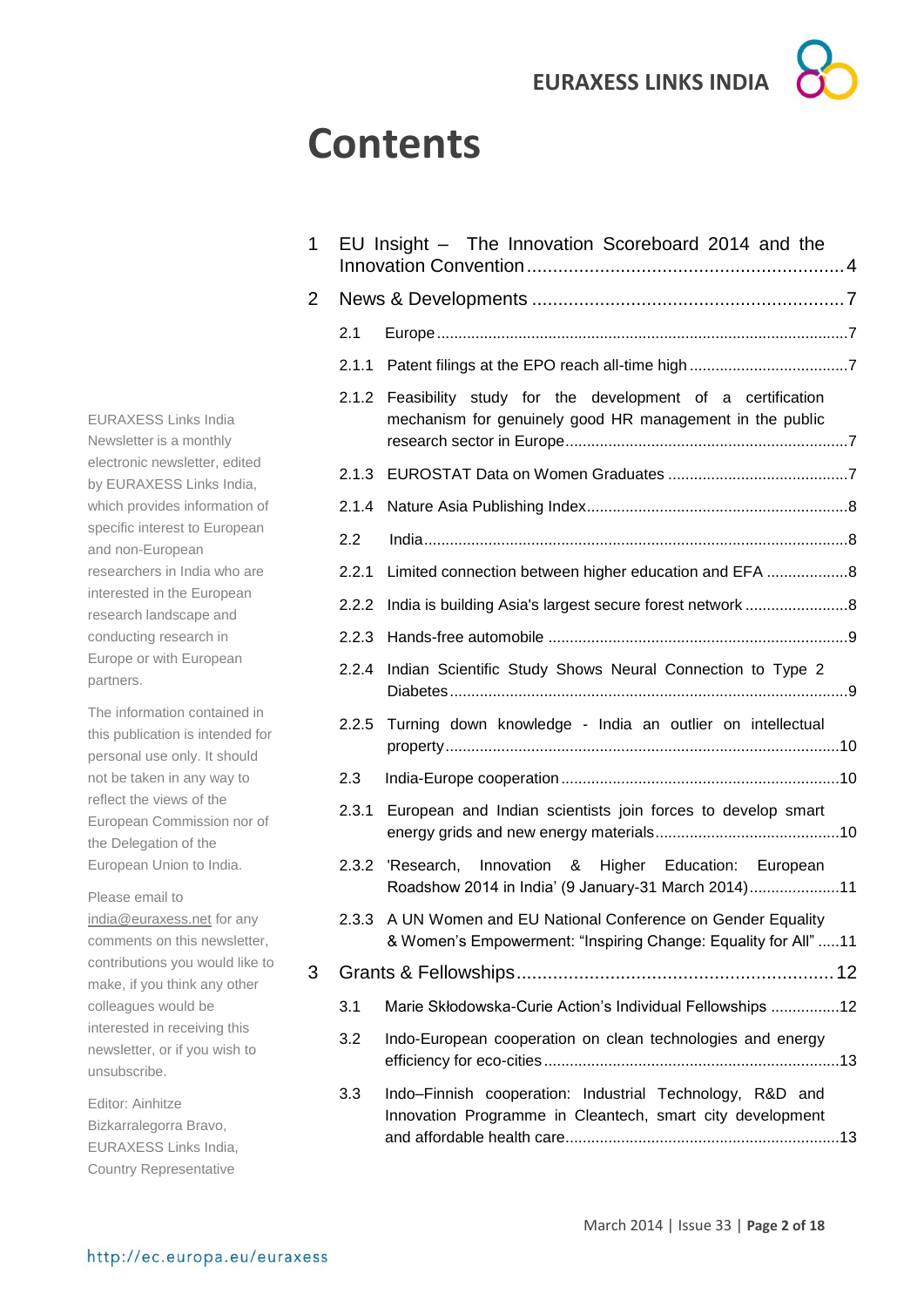|   |     | 3.4 British Council survey for early career researchers on the |  |
|---|-----|----------------------------------------------------------------|--|
|   | 3.5 | The Raman-Charpak Fellowship Programme for Indian and          |  |
|   | 3.6 | Indian doctoral students in the ESONN training programme -     |  |
|   | 3.7 | Calls still open (see previous newsletters for more details)15 |  |
| 4 |     |                                                                |  |
|   |     |                                                                |  |
|   | 4.2 |                                                                |  |
| 5 |     |                                                                |  |
|   |     |                                                                |  |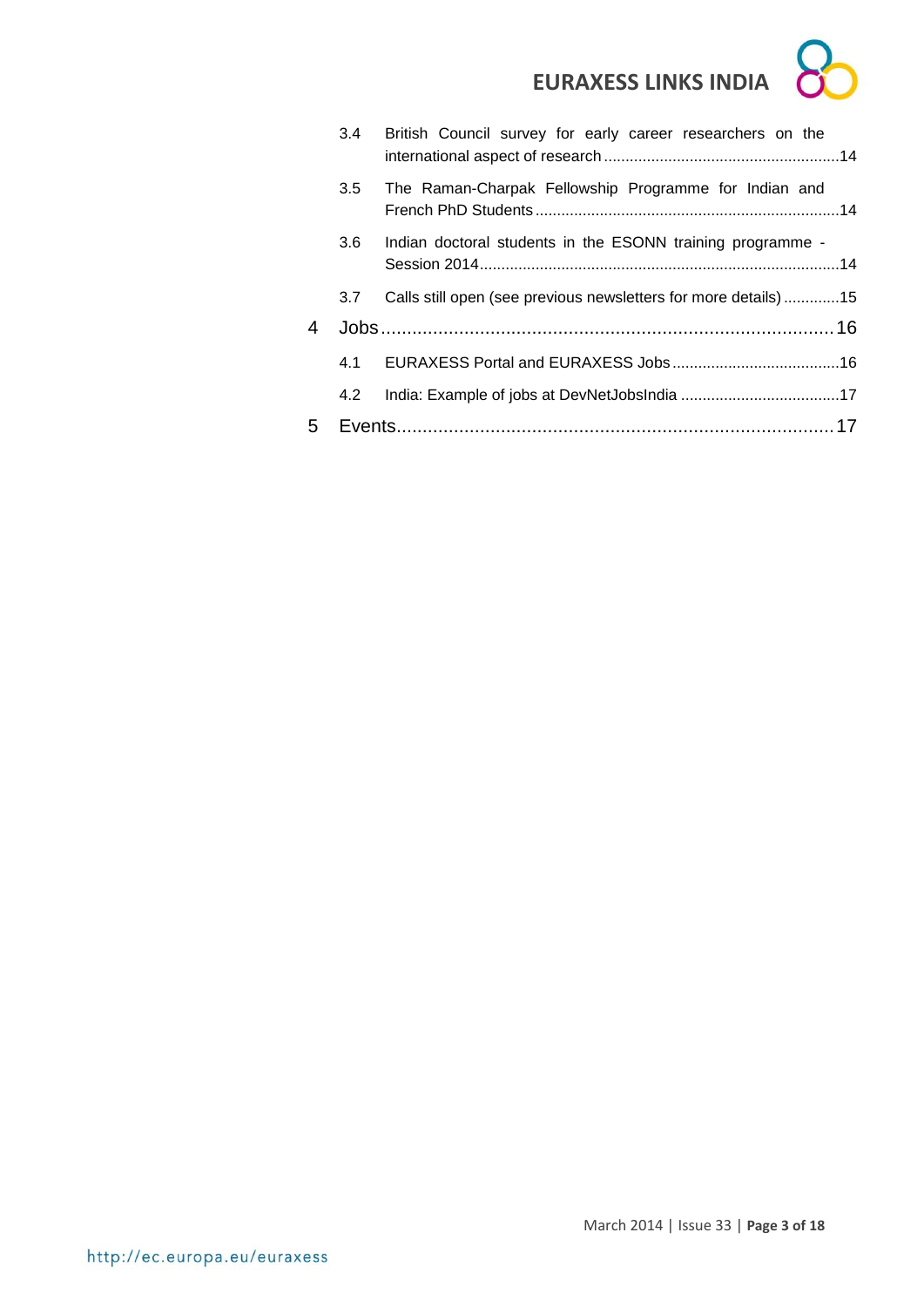## <span id="page-3-0"></span>**1 EU Insight – The Innovation Scoreboard 2014 and the Innovation Convention**

The Innovation Scoreboard 2014 released in early March 2014 and the Innovation Convention held back-to-back on March 10 and 11 of March show the great importance and big role of innovation for Europe.

#### *The Innovation Scoreboard 2014*

The annual Innovation Union Scoreboard published by the European Commission found that Europe is improving its innovation performance. The differences between the member states are becoming smaller again, although at a modest rate. The impact of the economic crisis is not as severe as expected.

The measurement framework used in the Innovation Union Scoreboard distinguishes between 3 main types of indicators (Enablers, Firm activities and Output) and 8 innovation dimensions, capturing in total 25 different indicators.

The Enablers capture the main drivers of innovation performance external to the firm and cover 3 innovation dimensions: Human resources, Open, excellent and attractive research systems as well as Finance and support. Firm activities capture the innovation efforts at the level of the firm, grouped in 3 innovation dimensions: Firm investments, Linkages & entrepreneurship and Intellectual assets. Outputs cover the effects of firms' innovation activities in 2 innovation dimensions: Innovators and Economic effects.



**■MODEST INNOVATORS** ■MODERATE INNOVATORS ■INNOVATION FOLLOWERS ■INNOVATION LEADERS

**Figure 1: EU Member States' innovation performance [6]**

When looking at performance of innovation systems in a global context, South Korea, the US and Japan have a performance lead over the EU. The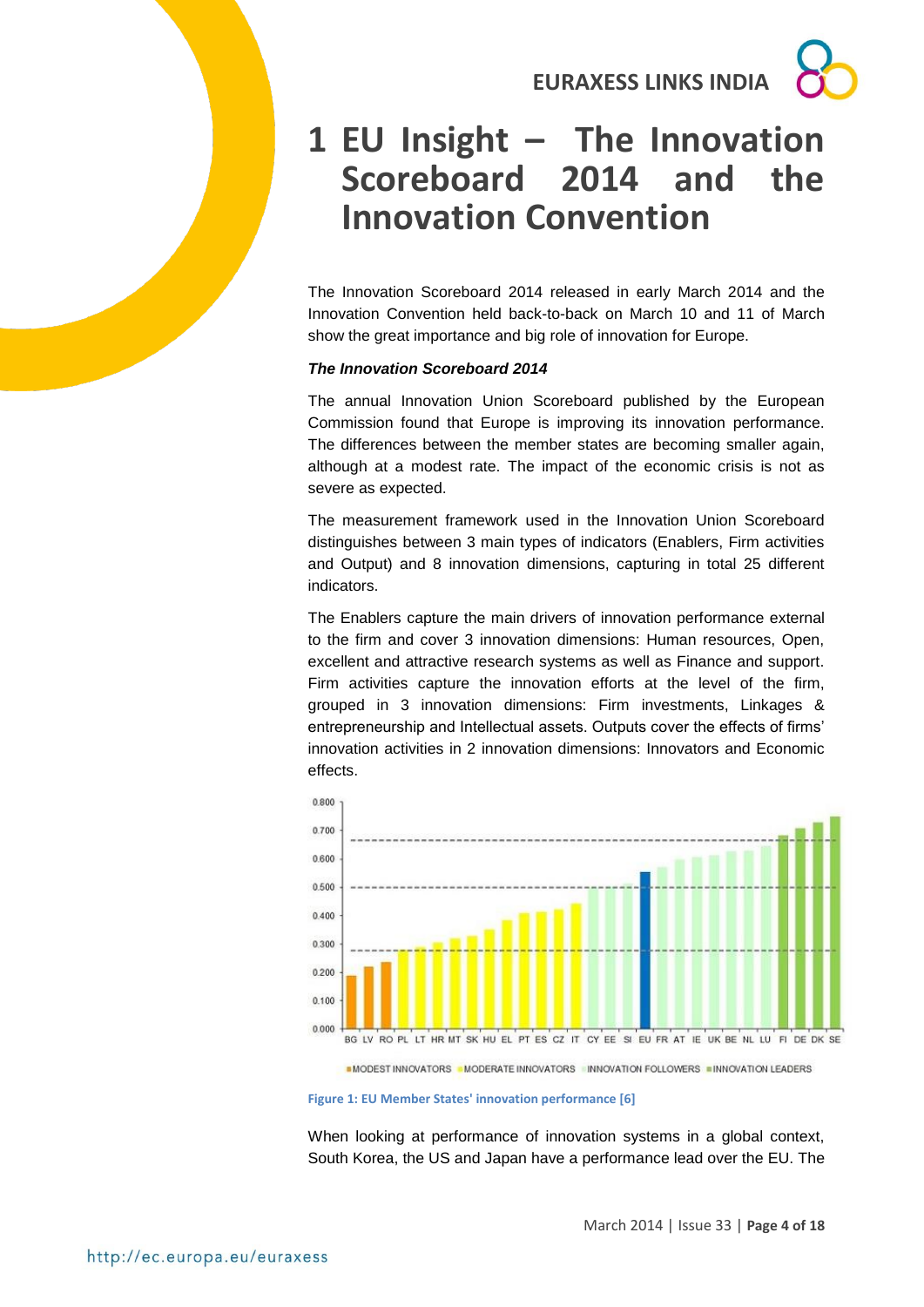United States and South Korea outperform the EU both by 17% and Japan by 13%. While the gap between the US and Japan is decreasing, it widens with South Korea.

The top innovation leaders US, Japan and South Korea are particularly dominating the EU in indicators capturing business activity as measured by R&D expenditures in the business sector, Public-private co-publications and PCT patents but also in educational attainment as measured by the Share of population having completed tertiary education.

The EU is still ahead of its other international partners in terms of innovation performance, with China catching up.

### *The Innovation Convention 10-11 March 2014*

The second edition of the Innovation Convention took place on 10 and 11 March 2014 in Brussels, with an audience ranging from high-level policymakers to top researchers, business leaders and the general public. The Innovation Convention is organized by the European Commission's Directorate-General Research and Innovation. The first edition took place in December 2011.

It provides a platform to debate policies that will contribute towards the building of a research and innovation eco-system in Europe.

At the opening of the Innovation Convention, the President of the European Commission, José Manuel Barroso, stressed the importance of innovation for the future of Europe:

Different event formats with real live stories being told, real examples of innovation on show provided various starting points for fruitful discussions between the actors at the conference.

The Capital of Innovation Award and the Women Innovators Prize were two of the prizes awarded at the Convention illustrating two of the barriers to address in Europe, the need for sustainable cities and the need for gender balance, respectively.

### *Women Innovators prize 2014*

The competition celebrates women who have combined their scientific excellence with a head for business to set up innovative enterprises. It is open for women who have benefited from EU research and innovation programmes.

Although the proportion of female researchers in Europe is increasing, the under-representation of women in scientific disciplines and careers still persists.

Women represent only 33% of European researchers, 30% of full professors and 15.5% of heads of institutions in the HE sector. Similar, on average, women make up 30% of the entrepreneurs in the EU, but often face greater difficulties than men in starting up businesses and in accessing finance and training.

First prize winner Saskia Biskup is co-founder of the CeGaT GmbH for the development of biomarkers. For more information on second and third prize winners Laura van 't Veer and Ana Maiques please see the News and Development section of this newsletter visit [this website](http://ec.europa.eu/research/innovation-union/index_en.cfm?section=women-innovators).

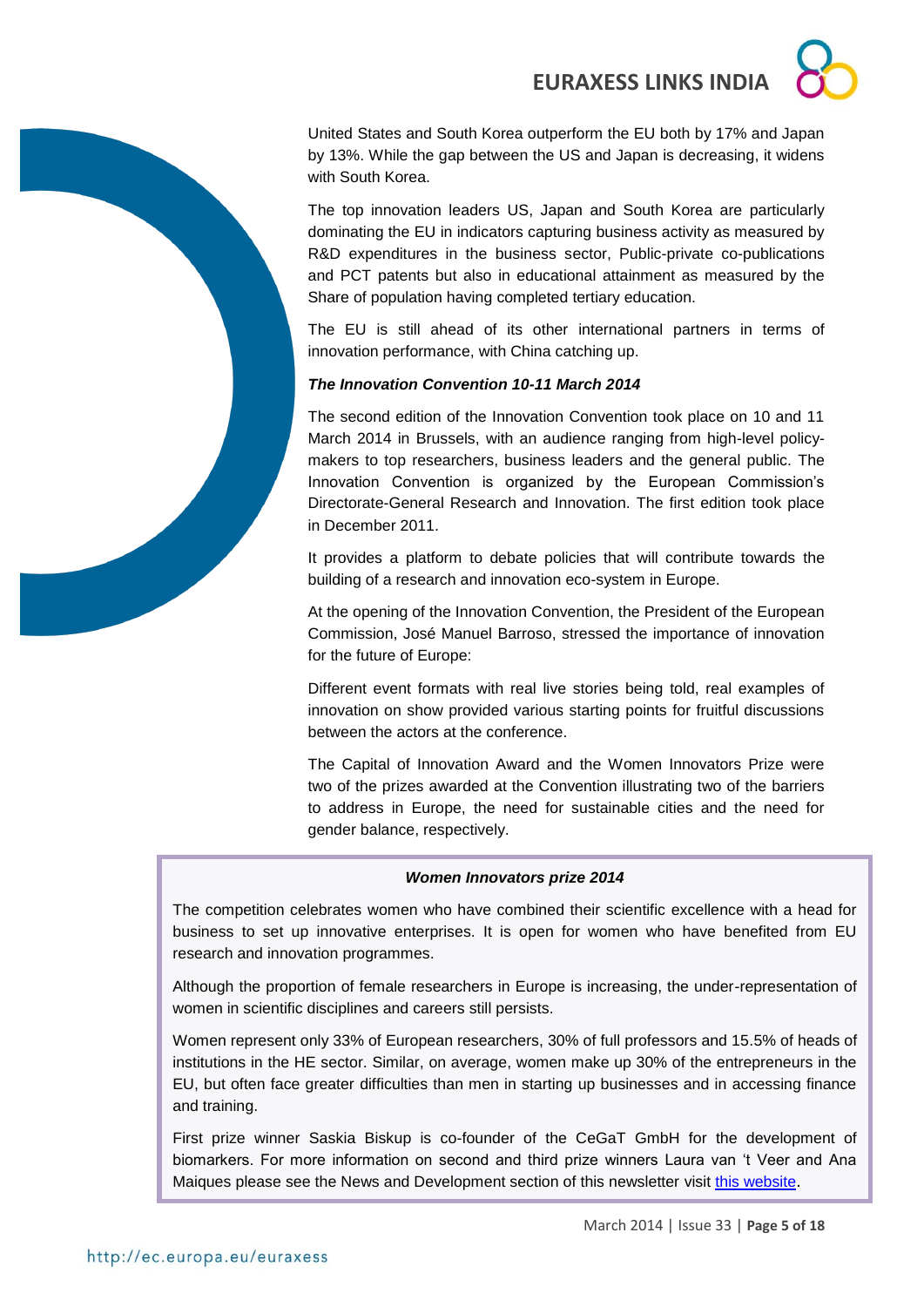### *Barcelona is "iCapital" of Europe*

With the Capital of Innovation Award, the Commission is recognizing those cities, which are making major efforts to promote innovation and improving the quality of their citizens' lives.

Barcelona was awarded the "iCapital" of Europe. It was chosen by a panel of independent experts in a close competition with Grenoble (France) and Groningen (The Netherlands). The €500,000 iCapital prize will be used to scale up and expand Barcelona's efforts on innovation.

The new technologies introduced in Barcelona to foster economic growth and the welfare of its citizens as part of the "Barcelona as a people city" project of 2011 include:

- open data initiatives
- sustainable city growth initiatives on smart lighting, mobility and residual energy
- social innovation
- promotion of alliances between research centres, universities, private and public partners within the scope of the project
- providing better 'smart services' in a flexible, continuous and agile way through ICT

Sources:

- [1] [Innovation Union Scoreboard](http://ec.europa.eu/enterprise/policies/innovation/policy/innovation-scoreboard/index_en.htm)
- [2] [Speech by President Barroso at the Second Innovation](http://europa.eu/rapid/press-release_SPEECH-14-198_en.htm)  **[Convention](http://europa.eu/rapid/press-release_SPEECH-14-198_en.htm)**
- [3] [Woman innovators prize](http://europa.eu/rapid/press-release_IP-14-225_en.htm)
- [4] [Barcelona is "iCapital" of Europe](http://europa.eu/rapid/press-release_IP-14-239_en.htm)
- [5] [Innovation Convention Programme](http://ec.europa.eu/research/innovation-union/pdf/ic2014/Innovation_Convention_Programme_2014.pdf#view=fit&pagemode=none)
- [6] [Press Programme Innovation Convention](http://ec.europa.eu/research/innovation-union/pdf/ic2014/PressPack.pdf)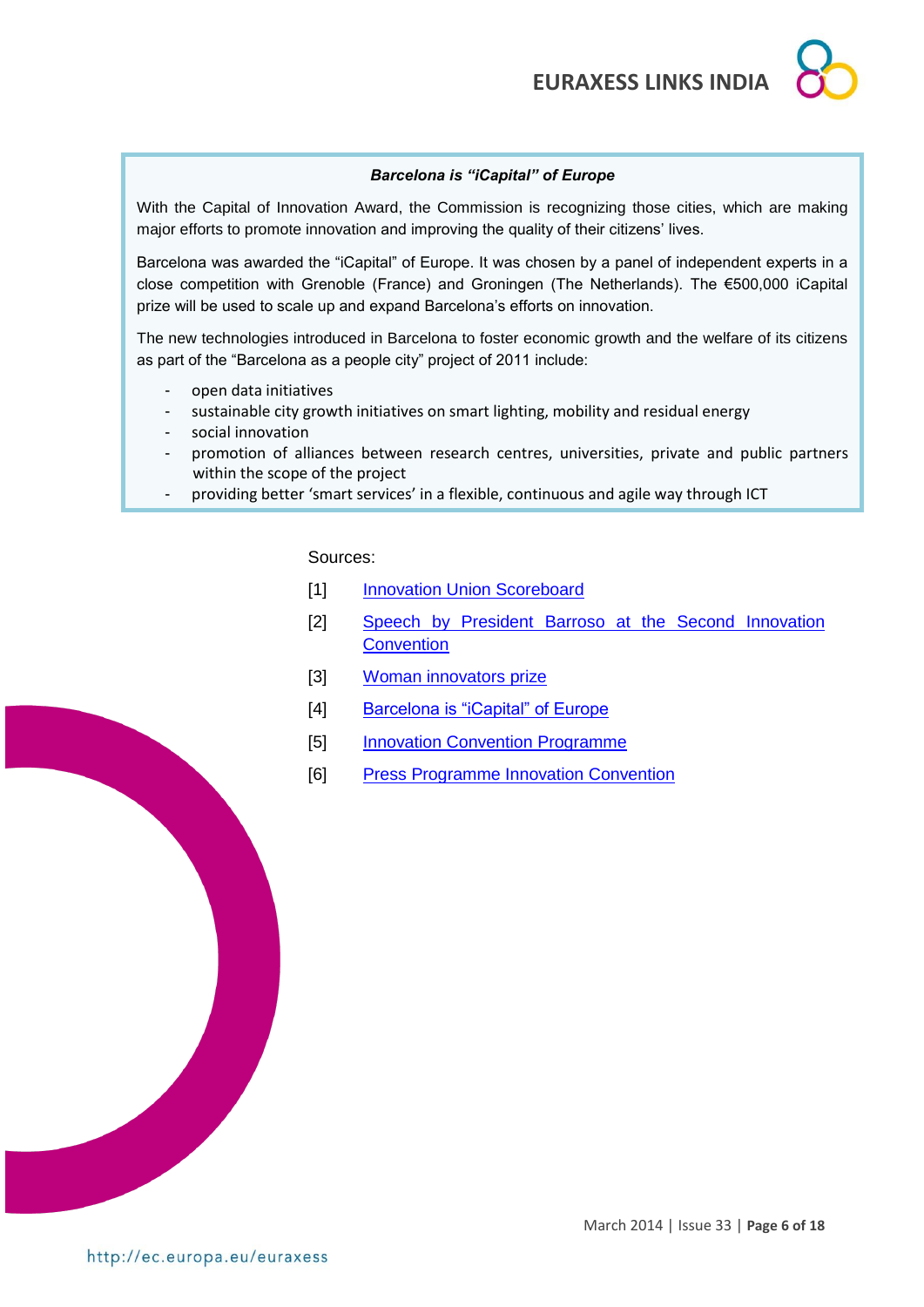## <span id="page-6-0"></span>**2 News & Developments**

### <span id="page-6-1"></span>2.1 Europe

<span id="page-6-2"></span>2.1.1 Patent filings at the EPO reach all-time high

In 2013 the EPO received 266 000 patent filings, compared to 258 000 in 2012. The EPO granted 66 700 European patents, which was 1.6% more than in 2012 (65 600) and the highest number ever.

With 35% of all filings at the EPO, the 38 EPO member states maintained their share of total filings in 2013**.** Once again nearly two-thirds of patent filings at the EPO last year came from outside Europe. The most active countries were the US (24% of the total), Japan (20%), Germany (12%), China (8%), South Korea (6%), France (5%), Switzerland and the Netherlands (both 3%), and the UK and Sweden (both 2%)

Further information: [EPO](http://www.epo.org/news-issues/news/2014/20140306.html)

<span id="page-6-3"></span>2.1.2 Feasibility study for the development of a certification mechanism for genuinely good HR management in the public research sector in Europe

As part of the European Research Area (ERA) agenda, the European Commission is committed to increasing the attractiveness of research careers in Europe, and to improving employment and working conditions for researchers. It has therefore developed a number of policy initiatives over the past decade that have sought to encourage and support voluntary actions within the Member States in order to make progress in this area.

The Commission is investigating its options for setting up a transparent, internationally recognised certification mechanism for good HR management in the European Research Area, based on a set of clearly defined and broadly applicable assessment criteria that are linked to the key principles of the Charter and Code.

The consultation found that around a third of all respondents (employers / researchers) are already participating in a HR-related certification or quality assurance scheme of some kind. Based on this extensive feedback, we elected to do further desk research on 10 of the existing schemes cited in the consultation in order to find out more about their respective review processes, assessment criteria and delivery arrangements.

[Further information](http://ec.europa.eu/euraxess/pdf/hrs4r/K3_X20_Final_Report_revised.pdf)

### <span id="page-6-4"></span>2.1.3 EUROSTAT Data on Women Graduates

In 2012, 40% of young women had completed tertiary education compared with 32% of men. The fields of study chosen within tertiary education vary greatly between women and men. In the EU28 in 2011, 79.1% of tertiary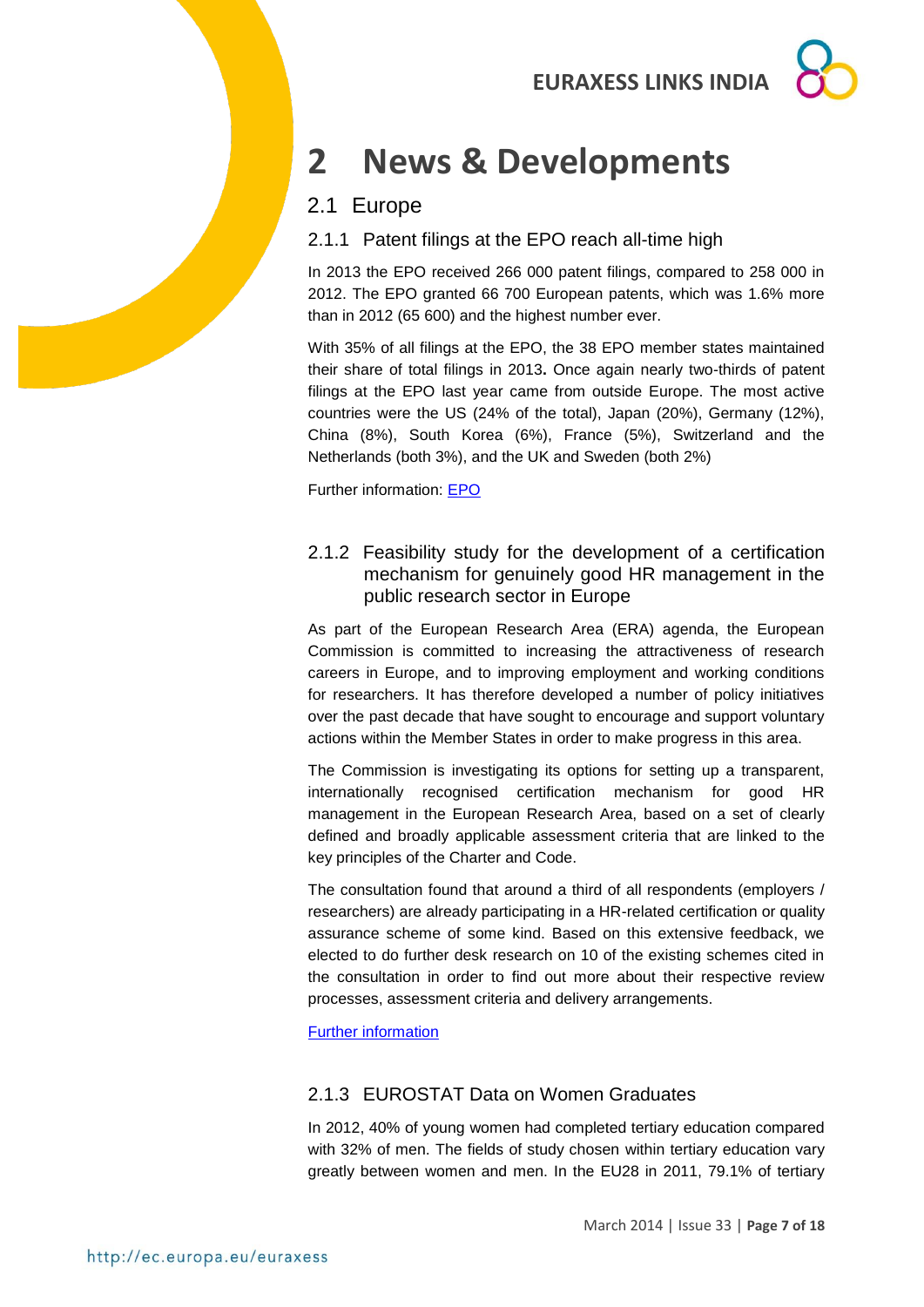education graduates in education & training and 76.0% of graduates in health & welfare were women. On the other hand, only 26.6% of graduates in engineering and 40.8% in science & mathematics were female. The share of female graduates in the different fields varied significantly between Member States, ranging from 74.4% in Denmark to 95.1% in Romania for education & training, from 59.7% in Cyprus to 93.7% in Latvia for health & welfare, from 25.2% in the Netherlands to 60.7% in Romania for science & mathematics and from 16.9% in Ireland to 50.4% in Cyprus for engineering.

### [Further information](http://epp.eurostat.ec.europa.eu/cache/ITY_PUBLIC/3-07032014-BP/EN/3-07032014-BP-EN.PDF)

### <span id="page-7-0"></span>2.1.4 Nature Asia Publishing Index

The Nature Publishing Index Asia-Pacific tracks research published in Nature journals from the Asia-Pacific region during the past 12 months, and is updated weekly. The Nature Publishing Index ranks institutions according to the number of primary research articles they publish in Nature journals.

Top institutions in Europe include the Max Planck Society, Germany; the French National Centre for Scientific Research (CNRS); the University of Cambridge, and the University of Oxford. US institutions take the top three spots, with the University of Tokyo the top institution in Asia.

[Further information](http://www.natureasia.com/en/publishing-index/global/)

<span id="page-7-1"></span>

### <span id="page-7-2"></span>2.2.1 Limited connection between higher education and EFA

Barring a few initiatives, higher education in India has been the exclusive reserve of the middle-class and has shown little interest in linking itself organically to school, adult or vocational education - thus not doing enough to help achieve any of the Education for All, or EFA, goals.

Experts at the first ever workshop on "Higher Education for Achieving Education for All", organised by the International Association of Universities and Lady Irwin College in New Delhi last month, felt that higher education institutions in India needed to proactively pursue research, capacity building and community mobilisation in order to further EFA goals.

Further information: [University World News](http://www.universityworldnews.com/article.php?story=20140309163226247)

### <span id="page-7-3"></span>2.2.2 India is building Asia's largest secure forest network

A landmark effort by the Indian state of Karnataka to connect isolated protected forests could lead to the building of Asia's largest unbroken forest.

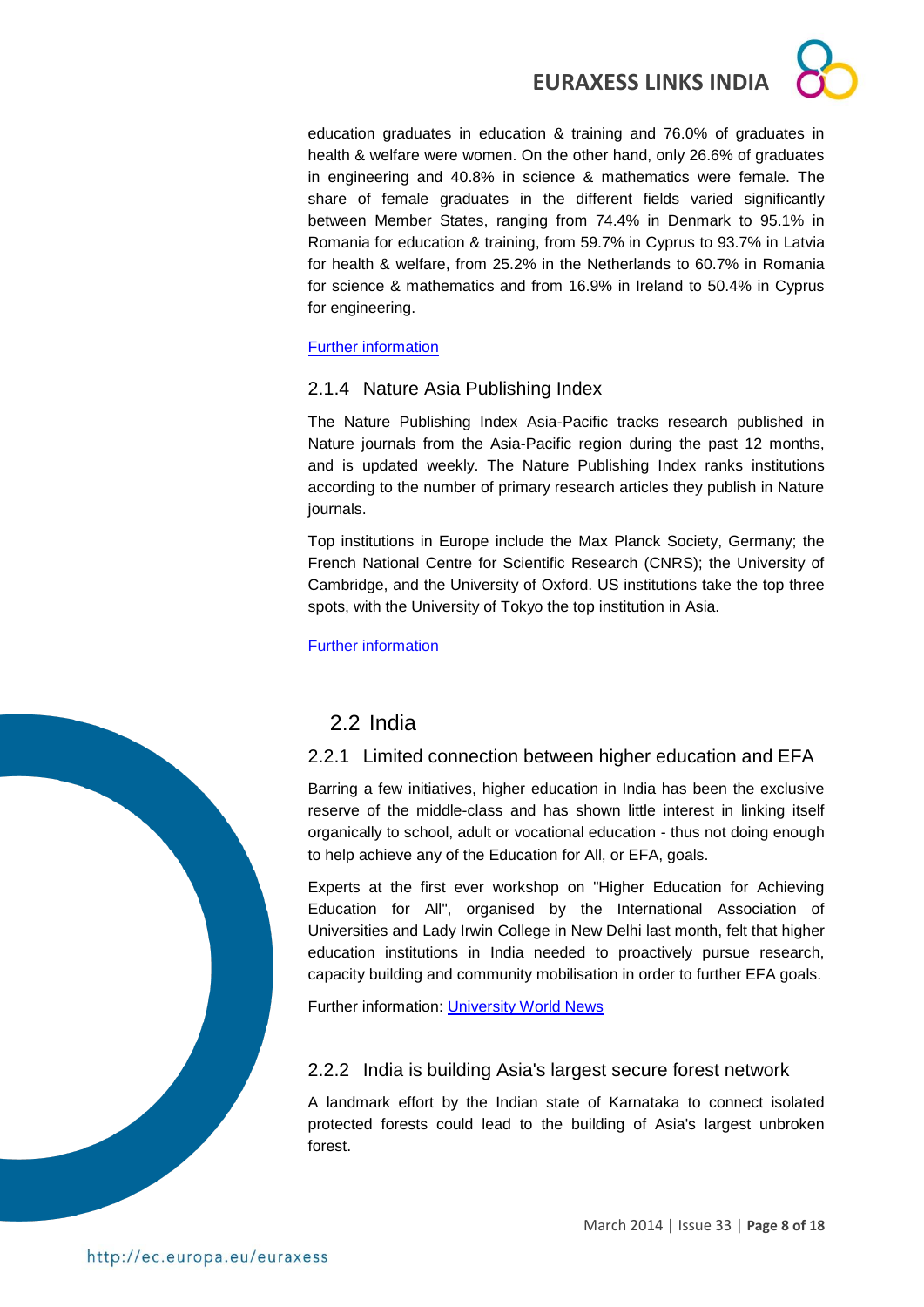Since 2012, the southern state of Karnataka has declared nearly 2,600 sq km (1,000 sq miles) of forests as protected areas, linking a series of national parks, tiger reserves and sanctuaries.

Protected areas cover nearly 5% of India's land mass and come under strict legal protection that makes conversion of land for non-forestry nonforestry purposes difficult. Tiger reserves and national parks do not allow human settlements.

Karnataka has already built three unbroken forest landscapes spread over more than one million hectares along the Western Ghats, a mountain range that runs along the western coast of India. It is also a Unesco World Heritage site and one of the eight hottest biological hotspots of the world.

Further information: [BBC News](http://www.bbc.com/news/world-asia-india-26478430)

### <span id="page-8-0"></span>2.2.3 Hands-free automobile

A group of students of the Pankajakasthuri College of Engineering and Technology has come out with a prototype of a hands-free automobile as part of their final year project.

The automobile which they call 'combo' can be driven without ever using hands, they say. The controls, including the turning of vehicle, accelerator and brake, and even the electrical controls, can be operated using legs.

The team says such an arrangement will help people who have lost their hands or are paralysed following accidents or disease to drive the vehicle easily.

Further information: [The Hindu](http://www.thehindu.com/sci-tech/technology/a-handsfree-automobile/article5825118.ece?utm_source=RSS_Feed&utm_medium=RSS&utm_campaign=RSS_Syndication)

### <span id="page-8-1"></span>2.2.4 Indian Scientific Study Shows Neural Connection to Type 2 Diabetes

The Indian Diabetes Consortium (INDICO), a Pan-India initiative led by CSIR-Institute of Genomics and Integrative Biology (IGIB) with AIIMS as a principal clinical partner, has recently brought to light an entirely novel candidate gene, TMEM163 implicated in Type 2 Diabetes.

TMEM163 encodes a probable vesicular transporter in nerve terminals; and the study established a plausible mechanism of action for TMEM163 through impaired insulin secretion. This lends an unprecedented 'neural angle' to diabetes that needs to be explored further and holds immense potential in understanding new pathogenetic mechanisms involved in diabetes causation.

Further information: [Indian Current Affairs](http://indiacurrentaffairs.org/indian-scientific-study-shows-neural-connection-to-type-2-diabetes/)

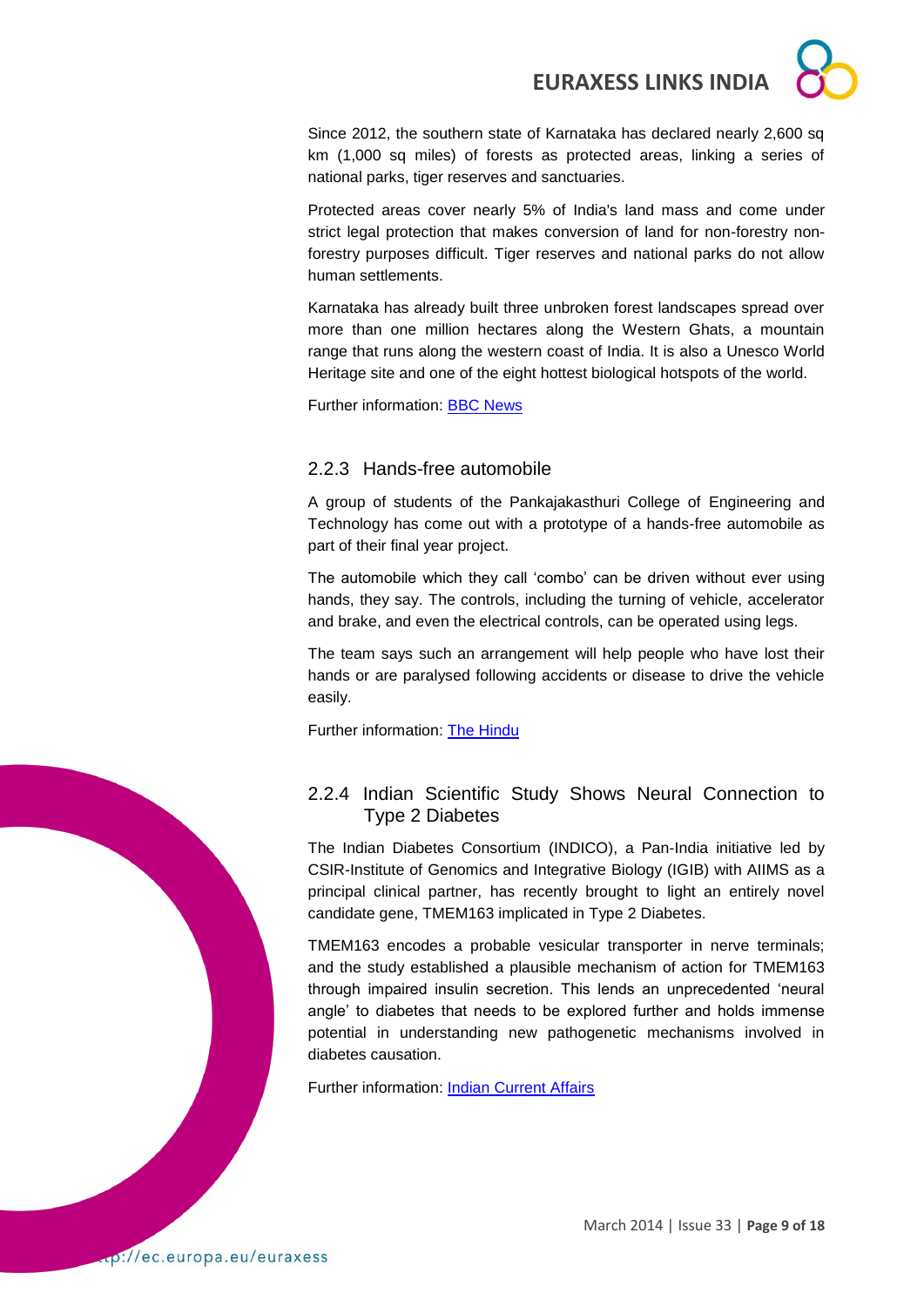

### <span id="page-9-0"></span>2.2.5 Turning down knowledge - India an outlier intellectual property

India's dismal rating on the intellectual property (IP) environment by the United States Chamber of Commerce is worrisome, especially considering the country's aspirations to go in for knowledge- and innovation-based development.

A poor IP regime is a formidable disincentive for foreign investment in hitech areas and the introduction of new drugs and innovative products. It also does not bode well for domestic investment in research and development.

The 2014 International Intellectual Property Index, issued by the US apex trade body's Global Intellectual Property Centre (GIPC), has placed India at the bottom of the 25-nation index for the second time in a row. Worse, India's overall score on this count has been lowered from 25 per cent in 2012 to 23 per cent, indicating deterioration in the IP environment. In contrast, countries like China, which had a worse IP environment, have managed to improve their rating since 2012.

The article suggests that a more informed national debate on IP protection and a sound IP rights enforcement regime is overdue.

Further information: [Business Standard](http://www.business-standard.com/article/opinion/turning-down-knowledge-114020501519_1.html)

### <span id="page-9-1"></span>2.3 India-Europe cooperation

<span id="page-9-2"></span>2.3.1 European and Indian scientists join forces to develop smart energy grids and new energy materials

The funding decision on the fourth and last New INDIGO call for proposals on Energy Research was taken in January.

Seven collaborative research projects in the area of Smart Grids and New Energy Materials have been selected for funding from a total of 53 project proposals with a total budget of €3, 975, 896.00. The projects are expected to run for a duration of 3 years. The selected projects will start in spring 2014. The projects include coordinator or partner research teams from Belgium, Finland, Germany, India, Norway, Portugal and Turkey.

These actions are part of the first ERA-Net New INDIGO (2009-2013), which aims at promoting research collaboration between Europe and India.

Future calls for proposals promoting research collaborations will be launched under INNO INDIGO (2013-2016), the new ERA-Net, which will have innovation as its central aspect.

Further information: [New INDIGO](http://www.newindigo.eu/object/news/5949.html) and [INNO INDIGO](http://www.newindigo.eu/attach/131107_INNOINDIGO_Factsheet.pdf)

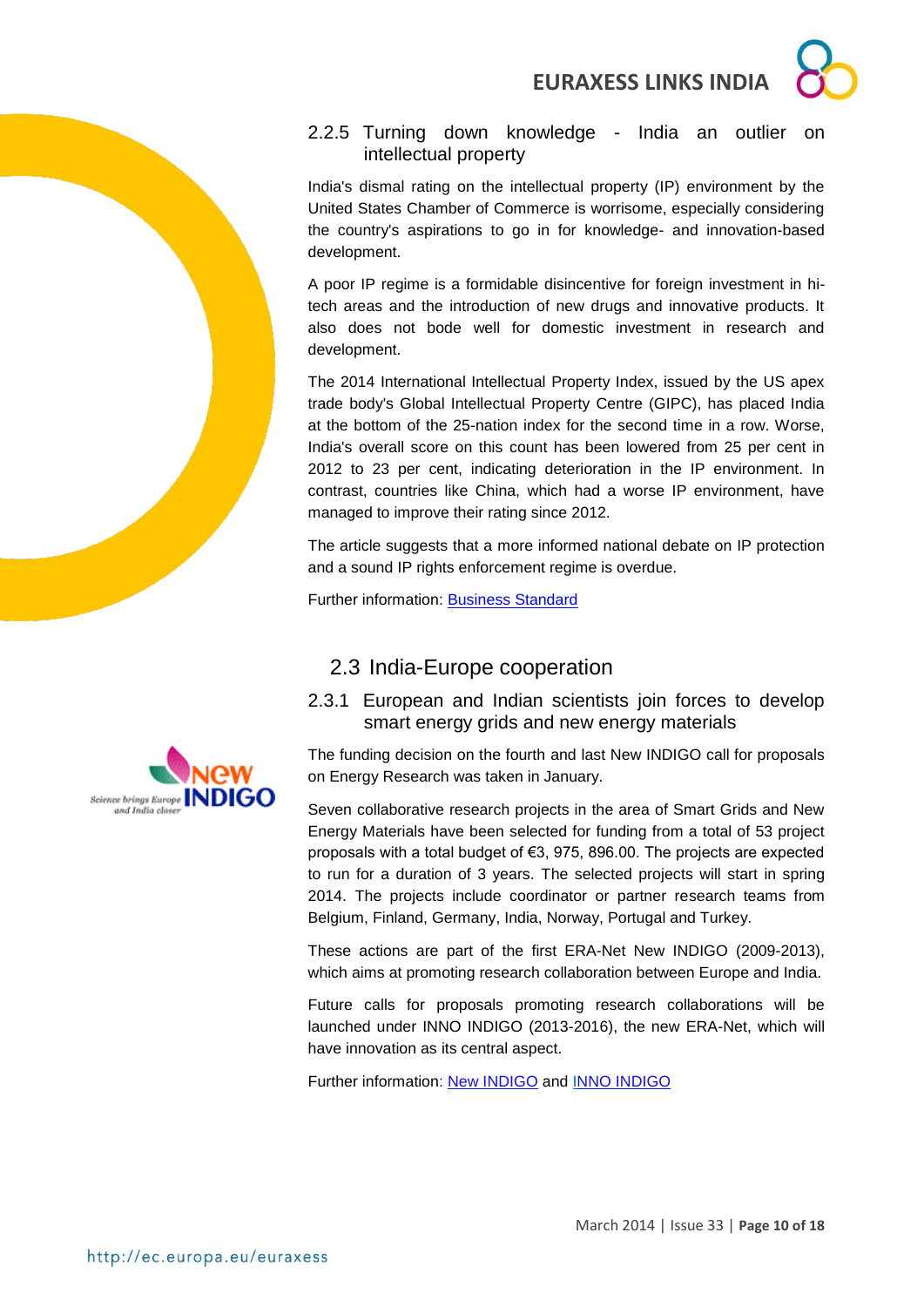### <span id="page-10-0"></span>2.3.2 'Research, Innovation & Higher Education: European Roadshow 2014 in India' (9 January-31 March 2014)

The roadshow is a series of one-day information sessions organized throughout India to showcase and promote EU-India collaboration in R&I and Higher Education. This edition will end in March. Information on dates and locations for next stops are also available in section 5 Events of the Newsletter.

The Delegation of the European Union to India, in partnership with its Member States, Countries Associated to the Horizon 2020 programme, and associated partners such as R&I support services are jointly organizing a third series of information seminars throughout India to raise awareness amongst Indian research and innovation (R&I) community about EU-India co-operation opportunities in R&I and Higher Education, including mobility schemes open to Indian students and support services such as partner search tools.

EURAXESS Links India, being one of the support initiatives to promote Research and Innovation in Europe, has participated at the presentations in Pune (25/02) and Chandigarh (18/03). It has been a good opportunity to start face to face interaction with Indian researchers interested in collaborating in European projects.

Participation is free-of-charge but registration is required. Online registration click [here](http://www.euindiacoop.org/campaign2014/)

Further information: [The European Union Delegation to India](http://eeas.europa.eu/delegations/india/eu_india/research_innovation/2014_en.htm)

### <span id="page-10-1"></span>2.3.3 A UN Women and EU National Conference on Gender Equality & Women's Empowerment: "Inspiring Change: Equality for All"

To mark International Women's Day, UN Women and the Delegation of the European Union to India jointly hosted the 'Inspiring Change: Equality for All', a one-day conference in New Delhi on 10th March. The conference paid homage to remarkable women and organizations that have played a pivotal role in strengthening women's rights in India. This event provided a unique opportunity to discuss issues including how youth, men and boys can inspire change, how to ensure gender equality in governance and politics and the role of the Corporate Sector.

As stated by H.E. Dr João Cravinho, Ambassador of the European Union to India and for Bhutan "The EU and UN Women are committed to women's empowerment and gender equality, and both organisations have supported, currently support, and will continue to support individuals, organisations and institutions working towards gender equality in India". Gender justice remains critical for the EU throughout its 2014-2020 multiannual financial framework across sectors and policies.



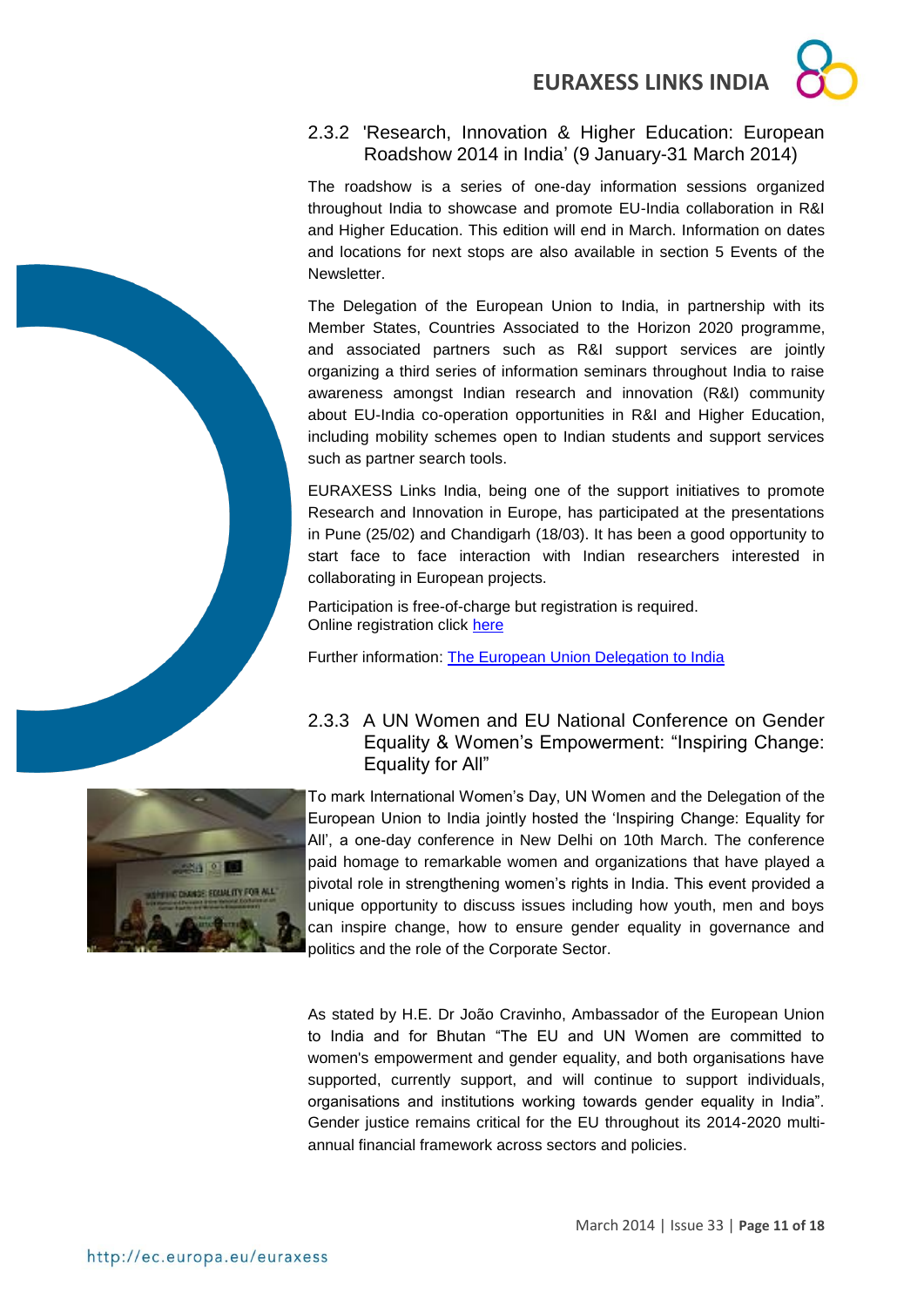

EURAXESS Links India did not miss the occasion to get inspiration to see how EURAXESS can contribute to making the fields of research and innovation equally accessible to women and men, in line with one of the commitments of Horizon 2020, the new European Research and Innovation Programme (2014-2020). The fact that the EURAXESS Science Slam 2013 winner was a woman (Ms. Shraddha Karve) is already inspiring.

The new European Union Film 'Women who Inspire' on inspiring women in India, and UN Women's 'Hearts and Minds', a report capturing the hopes for change of hundreds of elected women representatives in five states were also launched at the event.

Further information: [UN WOMEN South Asia](http://www.unwomensouthasia.org/2014/inspiring-change-conference-by-un-women-and-the-european-union-on-10-march-in-new-delhi-to-pay-homage-to-changemakers/) , [EU Delegation to India](http://eeas.europa.eu/delegations/india/documents/eu-unwomen_-_press_release.pdf) , [Horizon 2020](https://ec.europa.eu/programmes/horizon2020/sites/horizon2020/files/FactSheet_Gender_2.pdf)

## <span id="page-11-0"></span>**3 Grants & Fellowships**

### <span id="page-11-1"></span>3.1Marie Skłodowska-Curie Action's Individual **Fellowships**

### **Deadline for submission of application: 11 September 2014**

The goal of Individual Fellowships is to enhance the creative and innovative potential of experienced researchers wishing to diversify their individual competence in terms of skill acquisition at multi- or interdisciplinary level through advanced training, international and intersectoral mobility.

Individual Fellowships provide opportunities to acquire and transfer new knowledge and to work on research in a European context (EU Member States and Associated Countries) or outside Europe. The scheme particularly supports the return and reintegration of researchers from outside Europe who have previously worked here. It also develops or helps to restart the careers of individual researchers that show great potential, considering their experience.

Support is foreseen for individual, trans-national fellowships awarded to the best or most promising researchers for employment in EU Member States or Associated Countries, based on an application made jointly by the researcher and host organisation in the academic or non-academic sectors.

Fellowships are either European Fellowships or Global Fellowships.

Further information (Ref H2020-MSCA-IF-2014): [Participant Portal](http://ec.europa.eu/research/participants/portal/desktop/en/opportunities/h2020/calls/h2020-msca-if-2014.html#tab2)

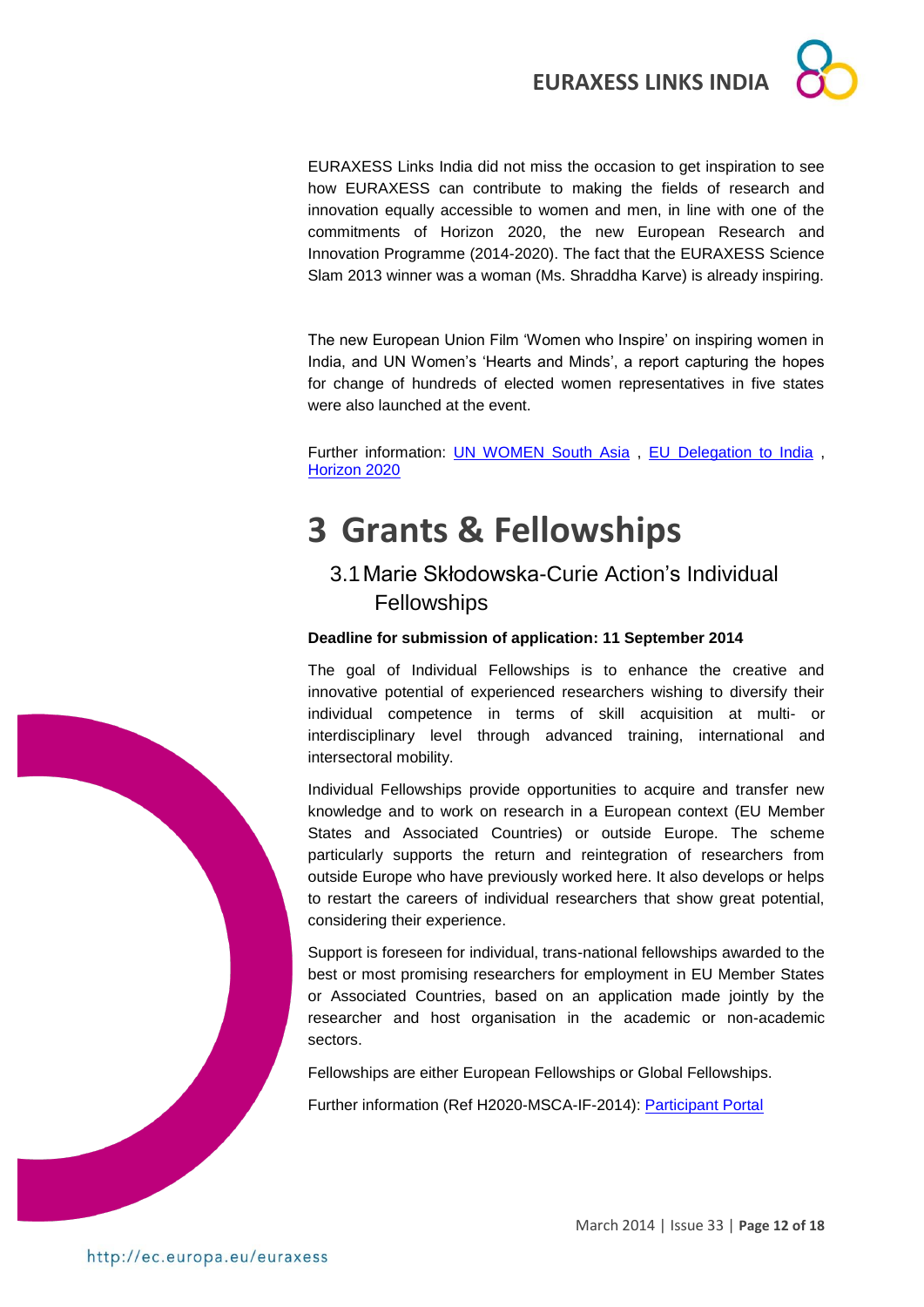

### <span id="page-12-0"></span>3.2Indo-European cooperation on clean technologies and energy efficiency for ecocities

#### **Deadline for submission of proposal: 23 May 2014**

The Delegation of the European Union to India is seeking proposals for supporting the Government of India's efforts, at central and local levels, in promoting and implementing energy efficiency, clean development approaches and green energy sources, technologies and solutions, and its effective take-up by public and private sectors, to facilitate the sustainable development of cities in India.

This call for proposals focuses on five pilot cities in India which should be located in various states across India and each representing a specific typology, i.e. religious-tourist city, administrative capital, hill city, coastal city and industrial.

The full Guidelines for Applicants are available for consultation on the following Internet site (Ref.EuropeAid/135461/DD/ACT/IN): [EuropeAid](https://webgate.ec.europa.eu/europeaid/online-services/index.cfm?do=publi.welcome&nbPubliList=15&orderby=upd&orderbyad=Desc&searchtype=RS&aofr=135461&userlanguage=en)

<span id="page-12-1"></span>3.3 Indo–Finnish cooperation: Industrial Technology, R&D and Innovation Programme in Cleantech, smart city development and affordable health care

### **Deadline for submission: 30 June 2014**

The Department of Science and Technology (DST), Government of India through Global Innovation and Technology Alliance (GITA) and Tekes, Finland, will jointly implement this bilateral Industrial Technology, R&D and Innovation Programme and fund industry–led innovative projects.

The objective of the programme is to stimulate innovative R&D projects that address a specific market need or challenge, demonstrate high industrial relevance and commercial potential, and aim to deliver benefit to all participants, and more broadly, to both nations. Successful projects will be funded by Tekes in Finland and by GITA in India.

Projects shall be led by industry from India and Finland respectively. Multidisciplinary consortia including MSMEs, end–users/first customers will be preferred. The Indian and Finnish applicants shall prepare a joint project plan including milestones and clearly defined roles of each partner.

The call for proposals is open to *projects in the following themes*:

- Cleantech, especially waste management, clean water and energy efficiency.
- Smart cities
- Affordable health solutions for elderly and differently abled

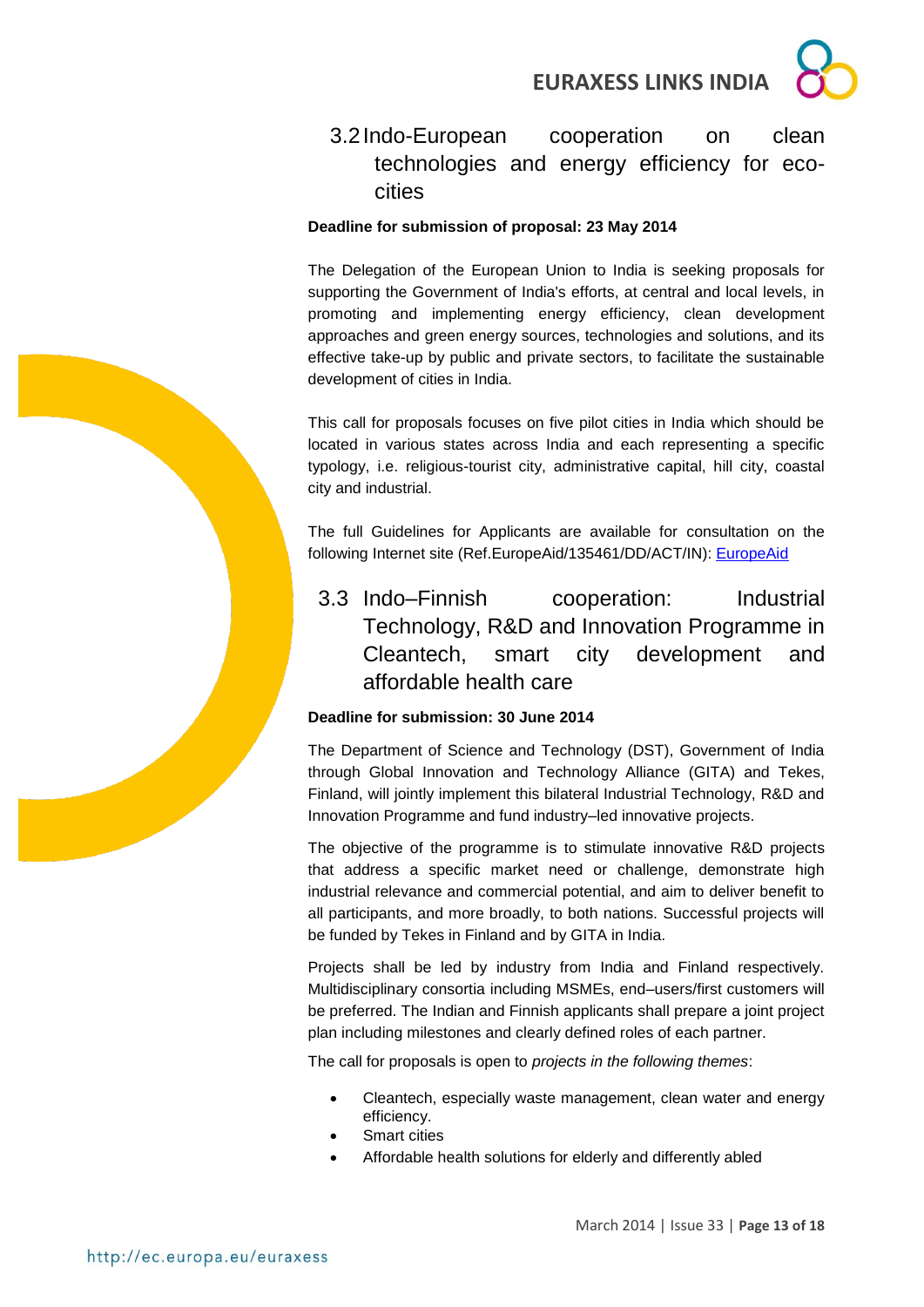For full details: [GITA](http://gita.org.in/funding_country_6.html) (Global Innovation & Research Alliance).

### <span id="page-13-0"></span>3.4 British Council survey for early career researchers on the international aspect of research

### **Deadline for answearing the survey: 31 May 2014**

The British Council is looking to collect the views of early-career researchers on the international aspect of research, through an online questionnaire. **All participants** will be entered **into a prize draw** with one winning £2,000 towards **attending a conference of their choice**. The information will be used to help improve the opportunities British Council offers to early career researchers.

This prize draw is open to early-career researchers internationally (based in any country). An early-career researcher is defined as having a PhD (or equivilent research experience), plus no more than 10 years post-PhD research experience.

Further information: [British Council](http://www.britishcouncil.org/society/science/questionnaire-prize)

### <span id="page-13-1"></span>3.5 The Raman-Charpak Fellowship Programme for Indian and French PhD Students

### **Deadline for application: 7 May 2014**

The aim of the "Raman – Charpak Fellowship" scheme is to facilitate the exchange of doctoral students between the two countries, in order to broaden the scope and depth of future engagements in science, technology and innovation.

The Fellowship Programme is implemented by the Indo French Centre for Promotion of Advanced Research (CEFIPRA) with joint funding from the Department of Science and Technology (DST), Government of India and the Science & Technology Department of the French Embassy in India, Ministry of Foreign Affairs, Government of France.

Up to 15 fellowships each from India and France will be funded under this scheme, to attract the best of talent from India and France. Students can avail the fellowship from minimum of 3 months to maximum 6 months.

Fields of research: Atmospheric and Earth Sciences; Life Sciences and Medicine; Chemistry; Material Sciences; Engineering Sciences; Mathematical and Computational Science; Physical Sciences

Instructions and application [here](http://cefipra.org/raman-charpak/)

### <span id="page-13-2"></span>3.6 Indian doctoral students in the ESONN training programme - Session 2014

**Deadline for application: 12 May 2014**



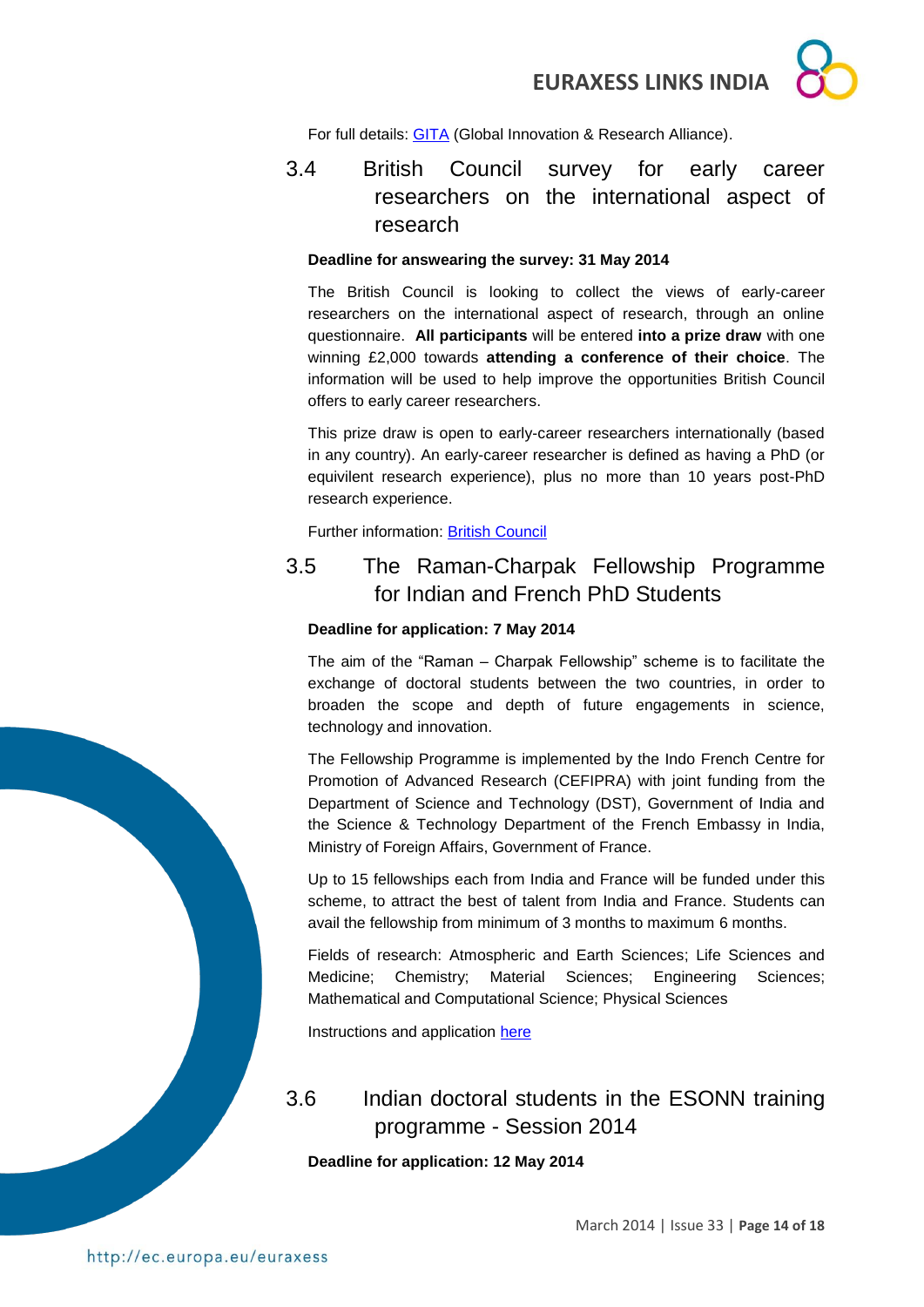The Indo-French Centre for the Promotion of Advanced Research-CEFIPRA, has joined hands with Université Joseph Fourier, Grenoble, France, to support the participation of Indian doctoral students in the European School on Nanosciences and Nanotechnologies (ESONN) training programme - session 2014 (August 24th -September 13th, 2014). The expenses related to the participation of the selected students will be borne by CEFIPRA.

ESONN is a three-week course and the details of which is available in [http://esonn.fr/.](http://esonn.fr/) The program emphasizes the role of laboratory courses (half of the program is devoted to practical work) and structured to highlight Nanoscience & Nanotechnologies in Physics, Biology & Chemistry. The academic and practical courses cover the elaborate functioning and characterisation of nano-objects. All the lectures and practical are given IN ENGLISH.

[Further information](http://www.cefipra.org/pdf/ESONN_flyer_2014.pdf)

<span id="page-14-0"></span>3.7 Calls still open (see previous newsletters for more details)

**Horizon 2020 – First calls:** 145 calls were published in December 2013 under the new EU Framework Programme for Research and Innovation (On Excellent Science 22 calls; on Industrial Leadership over 40 calls; and on Societal Challenges around 80 calls).

Deadline for submission: please check under specific call.

Two calls are highlighted here:

- (i) **[Marie Skłodowska-Curie's Research and Innovation Staff](http://ec.europa.eu/research/participants/portal/desktop/en/opportunities/h2020/calls/h2020-msca-rise-2014.html)  [Exchange](http://ec.europa.eu/research/participants/portal/desktop/en/opportunities/h2020/calls/h2020-msca-rise-2014.html)**. Deadline 24 April 2014
- (ii) One on **[Water Innovation with special attention to India](http://ec.europa.eu/research/participants/portal/desktop/en/opportunities/h2020/topics/2576-water-5a-2014.html#tab1)**. Deadline 8 April 2014

Access all open calls on the **Horizon 2020 Participant Portal** 

#### **Calls open under Previous Framework Programmes (**[FP7](http://ec.europa.eu/research/fp7/understanding/fp7inbrief/home_en.html) and [CIP](http://ec.europa.eu/cip/)**)**

- **(i) Cooperation:** [Joint technology initiative](https://ec.europa.eu/research/participants/portal/desktop/en/opportunities/fp7/calls/imi-ju-11-2013.html) (IMI JU). Deadline 8 April 2014
- **(ii) Capacities:** [Support for the coherent development of research](http://ec.europa.eu/research/participants/portal/desktop/en/opportunities/fp7/calls/fp7-cdrp-2013-eur-cd.html)  [policies.](http://ec.europa.eu/research/participants/portal/desktop/en/opportunities/fp7/calls/fp7-cdrp-2013-eur-cd.html) Deadline 15 April 2014

#### **European Research Council: [ERC Work Programme 2014](http://erc.europa.eu/sites/default/files/document/file/ERC_Work_Programme_2014.pdf)**

- **(i) Call for proposals for ERC [Starting Grant](http://ec.europa.eu/research/participants/portal/desktop/en/opportunities/h2020/topics/55-erc-stg-2014.html)** Deadline for submission: 27 March 2014 (deadline extended).
- **(ii) Call for proposals for ERC [Consolidator Grant](http://ec.europa.eu/research/participants/portal/desktop/en/opportunities/h2020/topics/76-erc-cog-2014.html)** Deadline for submission: 20 May 2014
- **(iii) Call for proposals for ERC [Proof of Concept Grants](http://ec.europa.eu/research/participants/portal/desktop/en/opportunities/h2020/topics/56-erc-poc-2014.html)** Deadlines: 1 April 2014 (1<sup>st</sup> deadline). 1 October 2014 (2<sup>nd</sup> deadline).





European Research Council Established by the European Commission **Supporting top researchers** 

from anywhere in the world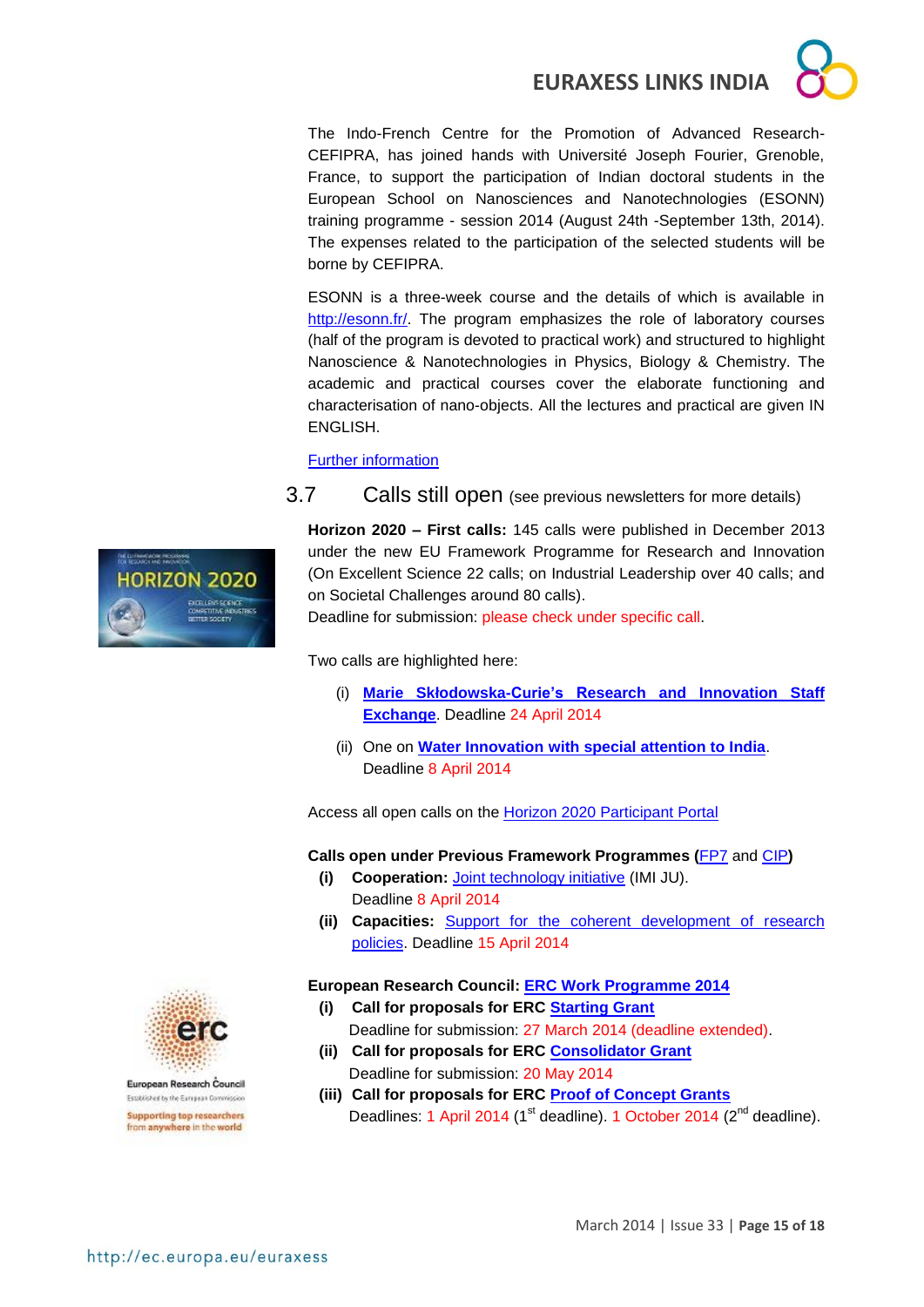

**Infect-ERA 2nd Joint Call for Proposals:** Coordination of European [funding for infectious diseases research](https://www.submission-infect-era.eu/) Deadline for submission: 2 April 2014

#### **India-UK Collaborative [Industrial R&D Programme](http://gita.org.in/funding_India-UK.html)**

Deadline for registration as applicant: 2 April 2014 Deadline for submission of proposal: 9 April 2014 Priorities: 1 Cleantech with a focus on energy systems and 2 Affordable healthcare.

**EPSRC-DST Indo-UK Initiative** in [Applied Mathematics:](http://www.icms.org.uk/proposals/indo-uk_info) programme for organising 12-14 workshops in Applied Mathematics in 2014-2016. Deadline for submission of proposals: 31 August 2014

#### **Horizon 2020: First Call of expression of interest for experts**

Additional details can be found in the **Participant Portal**. We encourage you to check it and register as an expert.

## <span id="page-15-0"></span>**4 Jobs**

### <span id="page-15-1"></span>4.1 EURAXESS Portal and EURAXESS Jobs

The [EURAXESS Portal](http://ec.europa.eu/euraxess/index.cfm/general/index) provides links to information on career and grant opportunities in science and technology mainly in European countries.

For research careers in Europe and the world, visit the **EURAXESS Jobs** website!

Currently, there are 8594 research jobs and fellowship programmes (all over Europe but also in other countries such as in India and in all disciplines) accessible via the EURAXESS Jobs database.



[Visiting Students and Scholars 2014, SITI, University Lusófona, Lisbon](http://copelabs.ulusofona.pt/orangehrm/symfony/web/index.php/recruitmentApply/jobs.html)

They are looking for three (3) young and motivated researchers who are willing to explore a vibrant environment while developing synergies in fields related to pervasive wireless systems and social Internet design. The visiting positions are for 1 to 3 months, and can start as early as June 2014. SITI (http://siti.ulusofona.pt) is a research group of COPELABS – Association for Research in Cognition and People-centric Computing (http://copelabs.ulusofona.pt). the campus of University Lusófona, Lisboa.

### **Deadline: 30 April 2014**

[Talentia Postdoc Fellowship by Agencia Andaluza del Conocimiento](http://ec.europa.eu/euraxess/index.cfm/jobs/fgDetails/66845)  [\(AAC\), Spain](http://ec.europa.eu/euraxess/index.cfm/jobs/fgDetails/66845)

The Talentia Postdoc Fellowship call will give the opportunity to 16 experienced researchers to carry out their research with complete independence in their chosen field and destination. The program includes outgoing and incoming mobility schemes. Candidates will be able to freely



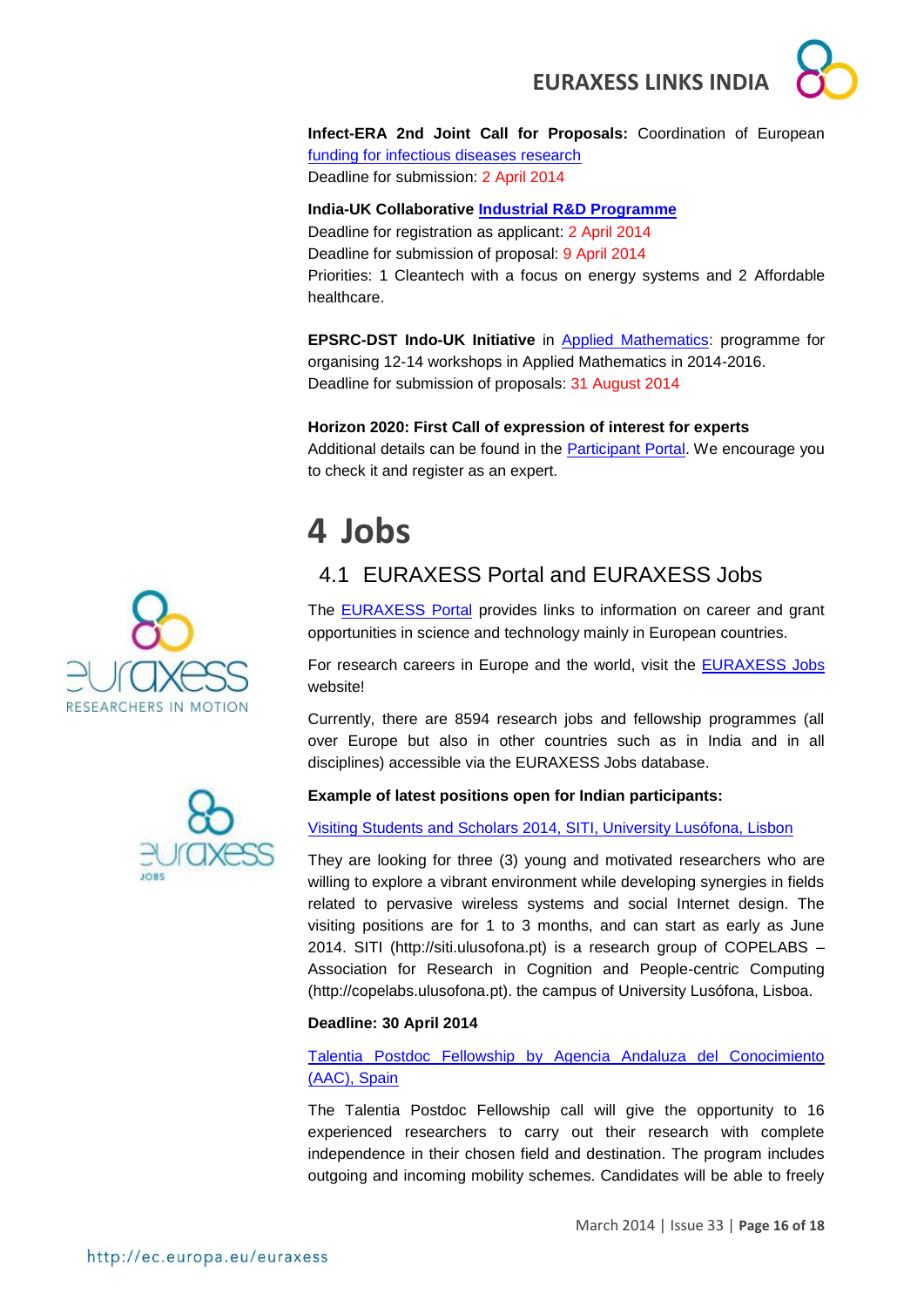choose their research institution of destination and will negotiate themselves admission at these institutions.

**Deadline: 5 May 2014**

### <span id="page-16-0"></span>4.2 India: Example of jobs at DevNetJobsIndia

For further information click on the position:

#### [Research Associates](http://www.devnetjobsindia.org/jobdescription.aspx?job_id=30344)

Centre for Policy Research / University of East Anglia Location: Chhattisgarh, Jharkhand **Apply by: 31 Mar 2014**

#### [Fundraising Research Assistant](http://www.devnetjobsindia.org/jobdescription.aspx?job_id=30972)

Greenpeace India Location: Bangalore, Karnataka **Apply by: 31 Mar 2014**

#### [Survey Research Professionals](http://www.devnetjobsindia.org/jobdescription.aspx?job_id=30696)

Indian Institute of Development Management Location: Guahati, Assam, Arunachal Pradesh, Manipur **Apply by: 07 Apr 2014**

#### [Research Officer](http://www.devnetjobsindia.org/jobdescription.aspx?job_id=31030)

Institute of Health Management Research (IHMR) Location: Bangalore, Karnataka **Apply by: 17 Apr 2014**

## <span id="page-16-1"></span>**5 Events**

| Event                                                                                                                                             | Location                    | Date                       |
|---------------------------------------------------------------------------------------------------------------------------------------------------|-----------------------------|----------------------------|
| 5.1 Europe                                                                                                                                        |                             |                            |
| <b>EURAXESS BUS ROADSHOW - 22 countries and 29 cities by European</b><br>Commission                                                               | 22 countries                | 3 March - 30 April<br>2014 |
| <b>Funding student mobility - Scholarships, grants and loans by Academic</b><br>Cooperation Association                                           | Brussels,<br><b>Belgium</b> | 10 April 2014              |
| Industrial Technologies 2014 conference by Greek EU Presidency                                                                                    | Athens,<br>Greece           | 9-11 April 2014            |
| Transport Research Arena (TRA) 2014: Innovate Mobility, Mobilise<br><b>Innovation by TRA</b>                                                      | Paris, France               | 14-17 April 2014           |
| <b>Skłodowska-Curie</b><br><b>ESOF</b><br><b>Marie</b><br>Actions<br>satellite<br>2014<br>event<br>at<br><b>Conference by European Commission</b> | Copenhagen,<br>Denmark      | 19-20 June 2014            |